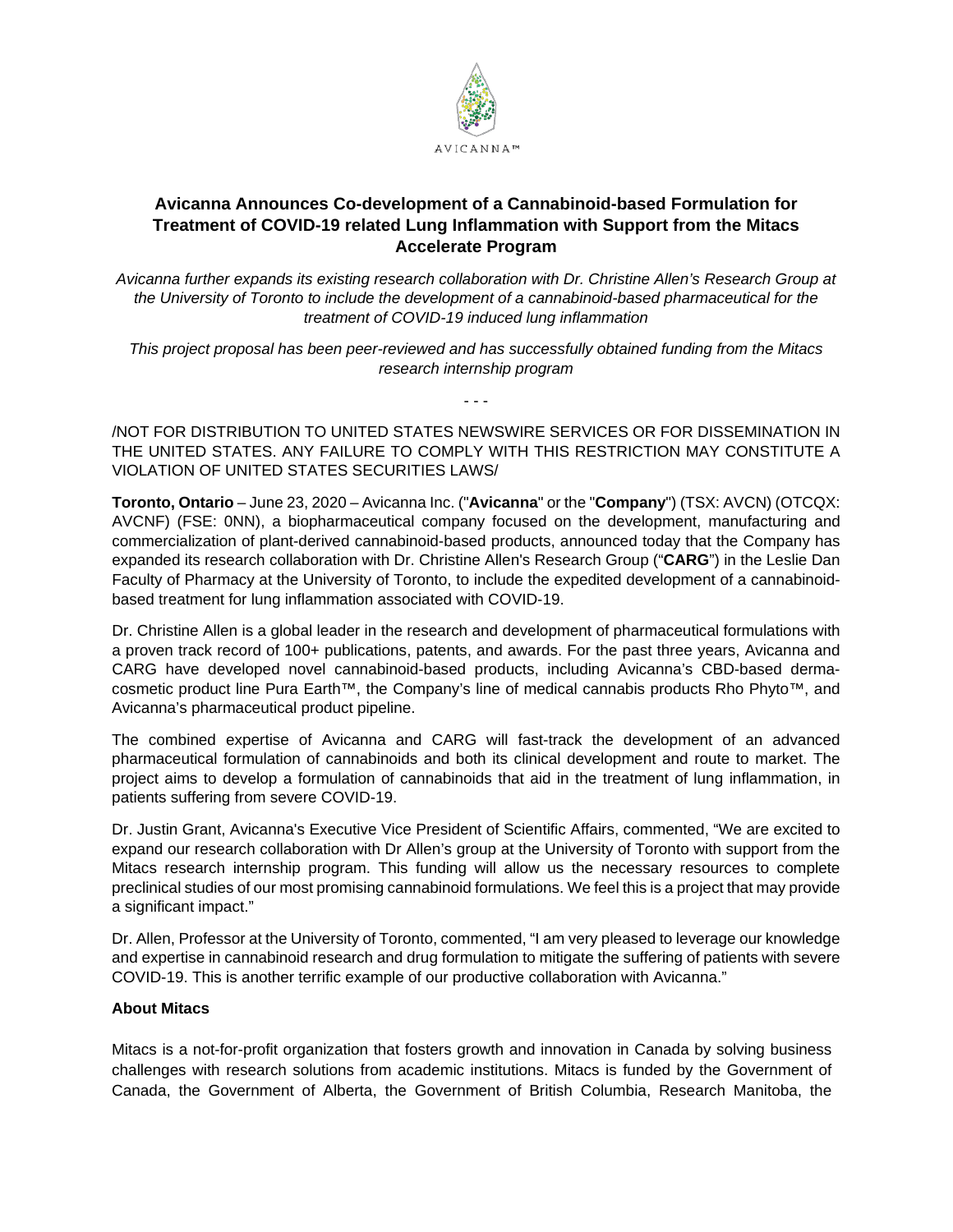

Government of New Brunswick, the Government of Newfoundland and Labrador, the Government of Nova Scotia, the Government of Ontario, Innovation PEI, the Government of Quebec, and the Government of Saskatchewan.

### **About Avicanna Inc.**

Avicanna is an Ontario, Canada based corporation focused on the development, manufacturing, and commercialization of plant-derived cannabinoid-based products through its two main business segments, cultivation and research and development.

Avicanna's two majority-owned subsidiaries, Sativa Nativa S.A.S. and Santa Marta Golden Hemp S.A.S., both located in Santa Marta, Colombia are the base for Avicanna's cultivation activities. These two companies are licensed to cultivate and process cannabis for the production of cannabis extracts and purified cannabinoids including cannabidiol (CBD) and tetrahydrocannabinol (THC).

Avicanna's research and development business is primarily conducted out of Canada at its headquarters in the Johnson & Johnson Innovation Centre, JLABS @ Toronto. Avicanna's scientific team develops products, and Avicanna has also engaged the services of researchers at the Leslie Dan Faculty of Pharmacy at the University of Toronto for the purpose of optimizing and improving upon its products.

Avicanna's research and development and cultivation activities are focused on the development of its key products, including plant-derived cannabinoid pharmaceuticals, phyto-therapeutics, derma-cosmetics, and Extracts (defined as plant-derived cannabinoid extracts and purified cannabinoids, including distillates and isolates), with a goal of eventually having these products manufactured and distributed through various markets.

SOURCE Avicanna Inc.

# **Stay Connected**

For more information about Avicanna, visit [www.avicanna.com,](http://www.avicanna.com/) call 1-647-243-5283, or contact Setu Purohit, President by email [info@avicanna.com.](mailto:info@avicanna.com)

#### *Cautionary Note Regarding Forward-Looking Information and Statements*

*This news release contains "forward-looking information" within the meaning of applicable securities laws. Forward-looking information contained in this press release may be identified by the use of words such as, "may", "would", "could", "will", "likely", "expect", "anticipate", "believe, "intend", "plan", "forecast", "project", "estimate", "outlook" and other similar expressions, and includes statements with respect to the ability of Avicanna and CARG to fast-track the development of an advanced pharmaceutical formulation of cannabinoids as well as its clinical development and route to market, the ability of Avicanna and CARG to develop a formulation of cannabinoids to aid in the treatment of lung inflammation in patients suffering from severe COVID-19. Forward-looking information is not a guarantee of future performance and is based upon a number of estimates and assumptions of management in light of management's experience and perception of trends, current conditions and expected developments, as well as other factors relevant in the circumstances, including assumptions in respect of current and future market conditions, the current and future regulatory environment; and the availability of licenses, approvals and permits.*